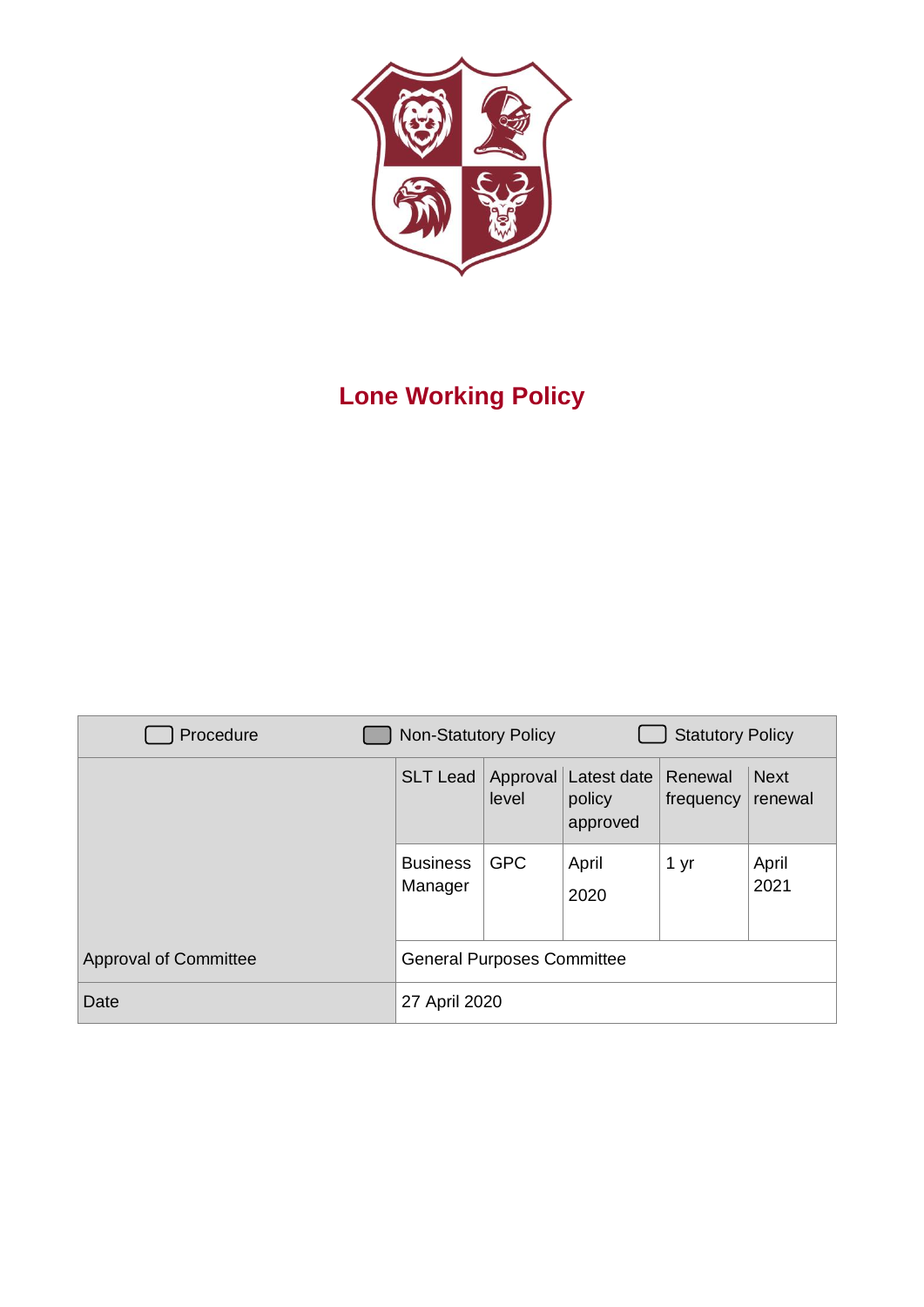# **Contents**

# <span id="page-1-0"></span>**Statement of Intent**

Noadswood School recognises that there may be an increased risk to the health and safety of employees when working alone. This policy has been established to identify risks and manage them accordingly.

The school has a duty under the Health and Safety at Work Act 1974 and the Management of Health and Safety at Work Regulations 1999 to ensure, as far as is reasonably practicable, the health, safety and welfare of employees.

Within this policy, 'lone working' refers to situations where staff, in the course of their duties, work alone in the school and are physically isolated from colleagues, possibly without immediate access to assistance. It is possible for a staff member to be lone working with other staff members in the building, due to the nature of the building creating isolated areas.

# <span id="page-1-1"></span>**Lone Working Procedures**

The Headteacher is responsible for ensuring suitable procedures are in place for undertaking risk assessments for all situations requiring lone working. These procedures must ensure that all involved are aware of precautions and methods of work to be followed, including emergency action to be taken if necessary.

An established list of approved lone working activities is available below, outlining situations where lone working may be authorised and the necessary precautions and work methods to be followed:

- Staff carrying out administrative / non-teaching duties outside of teaching periods / outside of school hours
- Admin staff carrying out their usual duties outside of normal working hours
- Site Team early unlocking and late locking up
- Site Team management of Lettings
- Revision Sessions during holiday periods
- School Clubs outside of school hours
- School Productions meetings and rehearsals outside of school hours

Providing the activity is on the approved list, lone working may be deemed authorised.

Unless explicitly stated on the approved list, lone working must only be undertaken following authorisation from the Headteacher.

It is the responsibility of the individual concerned to ensure all necessary precautions and methods are adhered to at all times.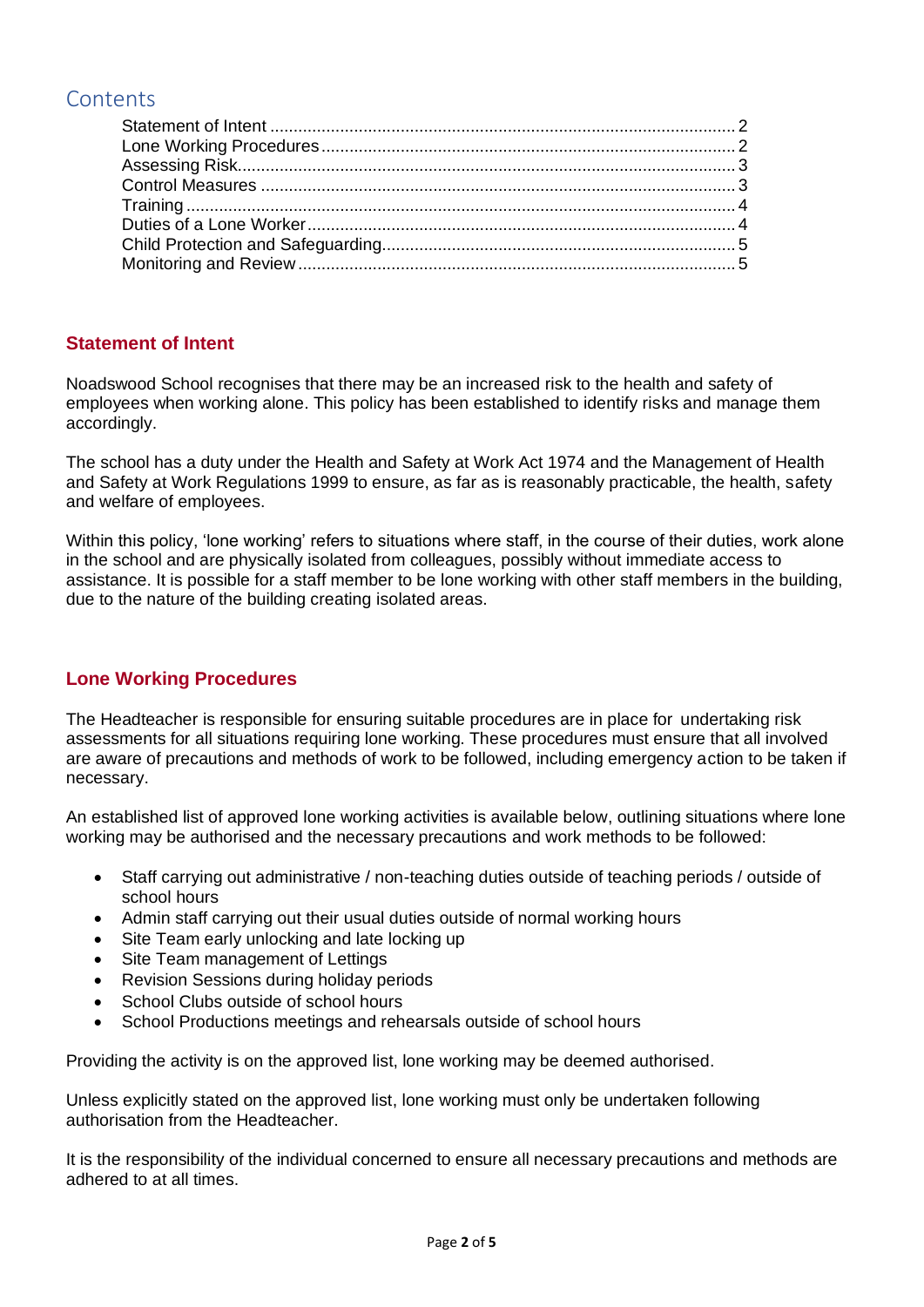Any person who becomes aware of circumstances involving lone working where the existing control measures may not be fully effective must inform the Headteacher as soon as possible.

Risk assessments must cover all work currently undertaken alone (or proposed to be) where the risk may be increased by the work activity itself, or by the lack of available assistance should something go wrong. Once relevant tasks are identified, the following must be considered:

- Risk of violence: all jobs involving lone working are assessed for risk of verbal threats or violence.
- Plant and equipment: plant and equipment used by lone workers will be assessed for suitability.
- Work at height: working at height will not be undertaken when working alone.
- Chemicals: the use of chemicals will be considered with regard to their suitability when working alone.
- Access and egress: some lone working may require access to locations that are difficult to access or egress. Assessments will consider whether these tasks are suitable for lone working.

### <span id="page-2-0"></span>**Assessing Risk**

When authorising lone working, the following factors should be taken into consideration:

- The nature of the tasks
- The nature of any tools or equipment
- The nature of any substances and materials
- Means for raising an alarm in an emergency
- Known medical conditions of the worker
- The worker's knowledge, experience and qualifications
- The vicinity involved
- The time of day
- The means for periodical checks on the wellbeing of all persons involved

#### <span id="page-2-1"></span>**Control Measures**

In order to manage general risks, the following control measures have been put in place.

- Staff should not arrive prior to 7am.
- Staff should plan to leave by 8pm. If working on after 8pm, staff should inform the Site Team of their expected time of departure, which in any case must be by 9pm at the latest.

Lone workers must:

- Not undertake work for which they are not trained / qualified.
- Take reasonable care of their health and safety.
- Not put themselves in danger.
- Know, and follow, safe working procedures.
- Never rush or cut corners.
- Follow reasonable targets.
- Stop for regular breaks and, if possible, change activity after prolonged periods.
- Inform the Headteacher of any relevant medical conditions.
- Consider any relevant medical conditions and ensure support is available should the need arise.
- Inform the Headteacher of any hazards or accidents encountered.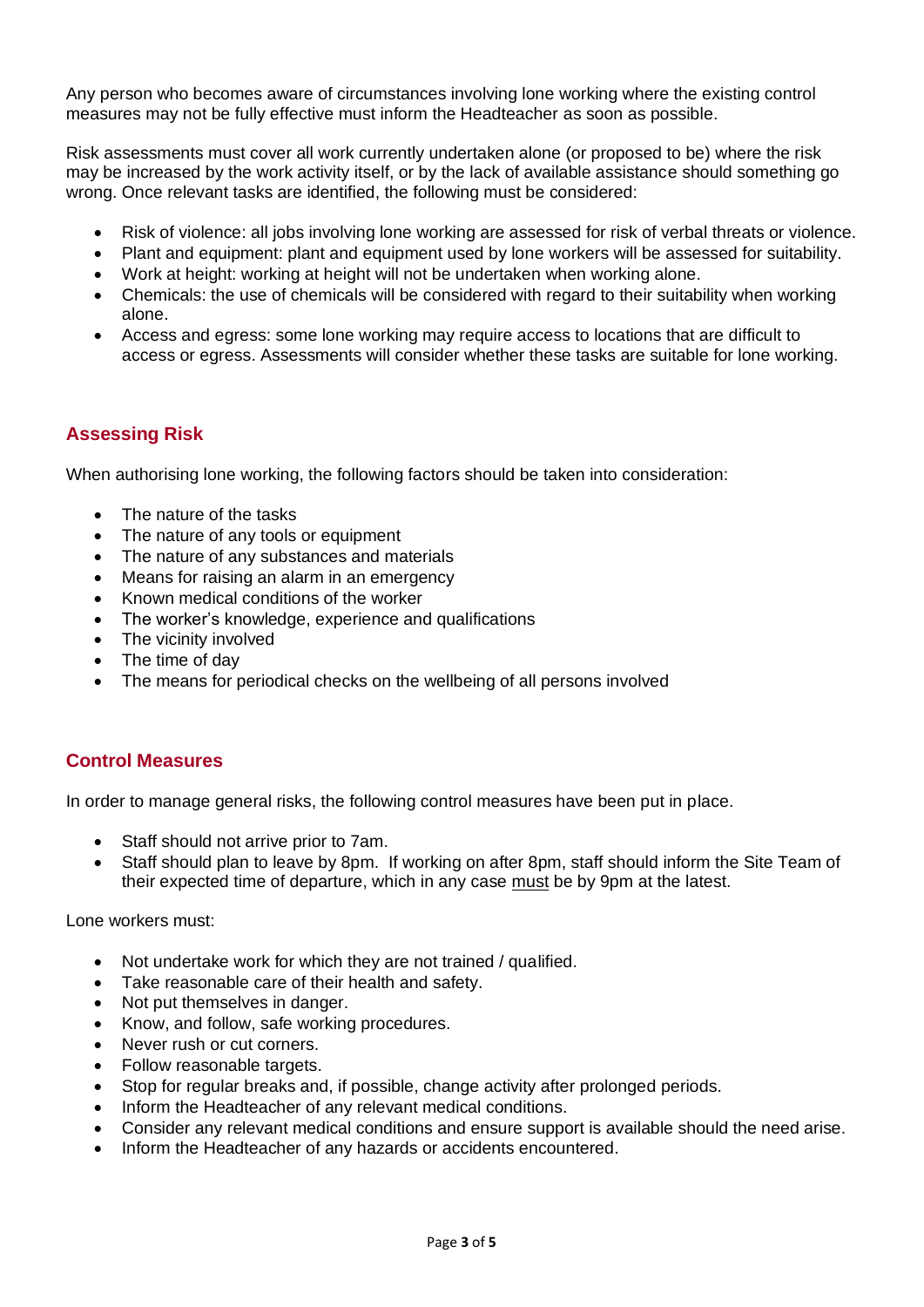In order to manage risks of violence, the following control measures have been put in place:

- Staff must not arrange meetings with others on school property when lone working, unless the parties are known to them, for example, parents or regular contractors.
- Staff must not handle cash when lone working.
- Late meetings must finish promptly and not leave a lone member of staff on site.
- Staff must not approach or let into buildings unauthorised persons when lone working.

In order to manage risks, the following communication procedures should be followed:

- Avoid lone working where possible by arranging to work in pairs or a group.
- Carry a mobile phone or school telephone at all times when lone working.
- Let someone know you are coming into work, how long you expect to be in work and when you are leaving.
- In the event that a lone worker falls ill, or into difficulties, they are to use their mobile or school phone to contact the Headteacher, their nominated person, a member of the Site Team, or the emergency services.
- 2-way radios are available in Reception to contact the Site Team.

First aid kits can be found in the following locations:

- CCTV Room
- Grounds Shed (includes eyewash)
- Gym
- Kitchen
- Library
- Main Admin Office
- Medical Room (includes eyewash)
- Minibuses 1 and 2
- **Music Office**
- Physio Room
- **Reception Office**
- Room H14
- Science Block Upper and Lower Prep Rooms (both include eyewash)
- Site Team Office (includes eyewash)
- Sports Hall
- Technology Block Classrooms T11, T12, T13, T14 and T15
- Wood Store (includes eyewash)
- Art Office

#### <span id="page-3-0"></span>**Training**

Lone workers will be fully trained in safe working practices. The Risk Assessment process will be used to identify areas of concern and relevant training needs. The Premises Manager is responsible for organising all relevant training.

#### <span id="page-3-1"></span>**Duties of a Lone Worker**

Lone workers are expected to follow all the procedures outlined in this policy and all relevant training. Failure to do so may be a disciplinary offence.